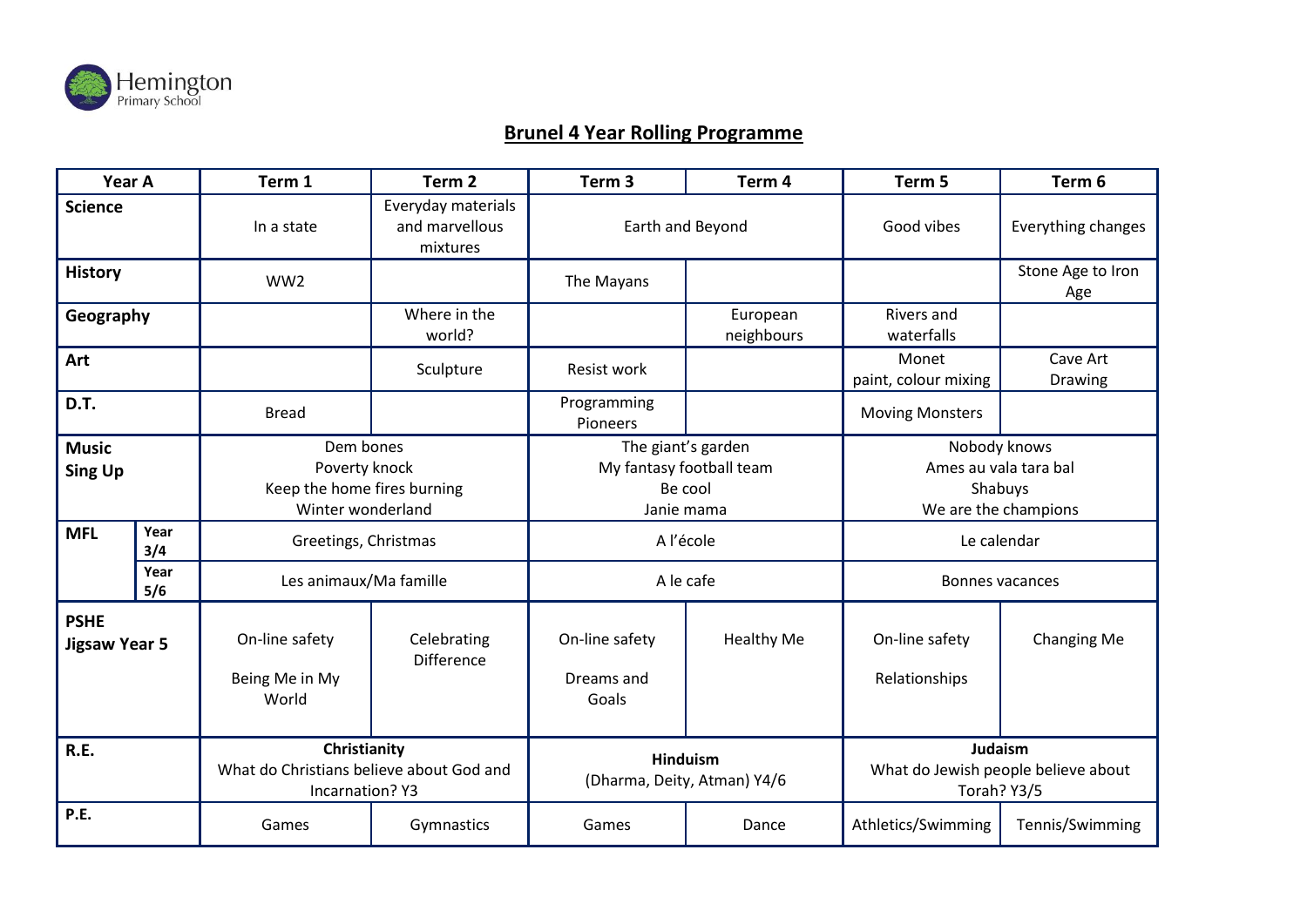

| Year B                          |                 | Term 1                                                                 | Term <sub>2</sub>                                | Term <sub>3</sub>                                                 | Term 4                          | Term 5                                       | Term 6             |
|---------------------------------|-----------------|------------------------------------------------------------------------|--------------------------------------------------|-------------------------------------------------------------------|---------------------------------|----------------------------------------------|--------------------|
| <b>Science</b>                  |                 | Animals humans<br>and all living things                                | Who am I?<br>Living things and<br>their habitats | Switched on                                                       | Danger Low Voltage              | Circle of life                               |                    |
| <b>History</b>                  |                 |                                                                        | Local history study                              |                                                                   |                                 | <b>Ancient Greece</b>                        |                    |
| Geography                       |                 | Rainforest                                                             |                                                  | <b>Misty Mountains</b>                                            | Mediterranean Italy<br>and Bath |                                              |                    |
| Art                             |                 | Rainforest animals                                                     |                                                  | Painting-<br>landscapes<br>watercolour                            |                                 | Sculpture<br>Slabs                           |                    |
| D.T.                            |                 |                                                                        | <b>Textiles</b>                                  |                                                                   | Alarms                          |                                              | Seasonal food      |
| <b>Music</b>                    |                 | I've been to Harlem                                                    |                                                  | Dona nobis pacem                                                  |                                 | I wish I knew (how it would feel to be free) |                    |
| <b>Sing Up</b>                  |                 | <b>Mexican Wave</b>                                                    |                                                  | Wonder                                                            |                                 | Tongo                                        |                    |
|                                 |                 | Make that sound!                                                       |                                                  | Ain't gonna let nobody                                            |                                 | Consider yourself                            |                    |
|                                 |                 | Tell me a story                                                        |                                                  | Anderson's coast                                                  |                                 | Baião de ninar                               |                    |
| Year $3/4$<br><b>MFL</b>        |                 | Bonjour, Noel                                                          |                                                  | Les Coleurs, Pacques                                              |                                 | Les emotions                                 |                    |
|                                 | <b>Year 5/6</b> | Les hobbies                                                            |                                                  | Les Sports                                                        |                                 | Dans la ville                                |                    |
| <b>PSHE</b><br><b>Jigsaw Y6</b> |                 | On-line safety<br>Being Me in My<br>World                              | Celebrating<br>Difference                        | On-line safety<br>Dreams and<br>Goals                             | Healthy Me                      | On-line safety<br>Relationships              | <b>Changing Me</b> |
| R.E.                            |                 | Christianity<br>What do Christians believe about love and<br>Agape? Y4 |                                                  | Christianity<br>What do Christians believe about<br>Salvation? Y4 |                                 | Humanism<br>Y4/6                             |                    |
| P.E.                            |                 | Games                                                                  | Gymnastics                                       | Games                                                             | Dance                           | Athletics/Swimming                           | Tennis/Swimming    |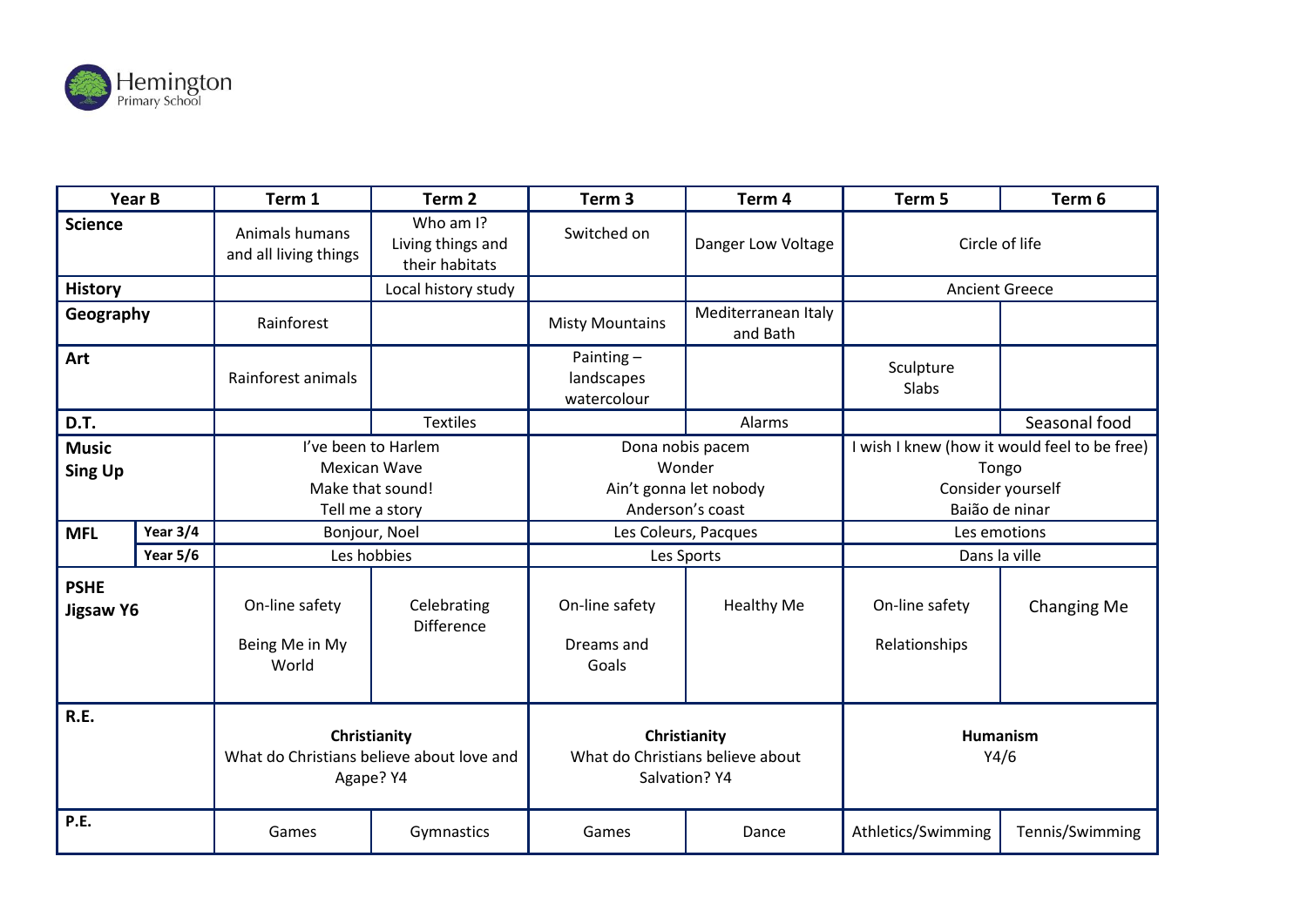

| Year C                                                   |                 | Term 1                                                                                         | Term <sub>2</sub>                                                              | Term <sub>3</sub>                                                                     | Term <sub>4</sub>             | Term 5                                                                                    | Term 6               |
|----------------------------------------------------------|-----------------|------------------------------------------------------------------------------------------------|--------------------------------------------------------------------------------|---------------------------------------------------------------------------------------|-------------------------------|-------------------------------------------------------------------------------------------|----------------------|
| <b>Science</b>                                           |                 | The power of forces                                                                            |                                                                                | Feel the force                                                                        | How does your<br>garden grow? | Nature Library                                                                            |                      |
| <b>History</b>                                           |                 |                                                                                                | <b>Ancient Egyptians</b>                                                       |                                                                                       |                               |                                                                                           | Monarchy             |
| Geography                                                |                 | <b>UK</b>                                                                                      |                                                                                | Kenya                                                                                 | World Kitchen<br>Global trade | <b>USA</b>                                                                                |                      |
| Art                                                      |                 | Painting-<br>landscapes<br>watercolour                                                         | Canopic Jars<br>sculpture                                                      |                                                                                       |                               |                                                                                           | Portraits<br>Collage |
| D.T.                                                     |                 |                                                                                                |                                                                                | African instruments                                                                   | Mini greenhouses              | Sandwich snacks                                                                           |                      |
| <b>Music</b><br><b>Sing Up</b><br>Year 3/4<br><b>MFL</b> |                 | This little light of mine<br>Juba<br>Plynie statek<br>A young Austrian<br>Greetings, Christmas |                                                                                | My dog<br>Step back baby<br>Chilled-out clap rap<br>The bare necessities<br>A l'école |                               | A keelie<br><b>Baloo baleerie</b><br>Kis nay banaayaa<br>Life is a highway<br>Le calendar |                      |
|                                                          | <b>Year 5/6</b> | Les animaux/Ma famille                                                                         |                                                                                | A le café                                                                             |                               | Bonnes vacances                                                                           |                      |
| <b>PSHE</b><br><b>Jigsaw Year 3</b>                      |                 | On-line safety<br>Being Me in My<br>World                                                      | Celebrating<br><b>Difference</b>                                               | On-line safety<br>Dreams and<br>Goals                                                 | <b>Healthy Me</b>             | On-line safety<br>Relationships                                                           | <b>Changing Me</b>   |
| R.E.                                                     |                 | <b>Hinduism</b><br>Y4                                                                          | Christianity<br>What do Christians<br>believe about God<br>and incarnation? Y5 | Judaism<br>What do Jewish people believe about God<br>and the Covenant Y3/5           |                               | Islam<br>What do Muslims believe about<br>submission to Allah? Y5                         |                      |
| P.E.                                                     |                 | Games                                                                                          | Gymnastics                                                                     | Games                                                                                 | Dance                         | Athletics/Swimming                                                                        | Tennis/Swimming      |